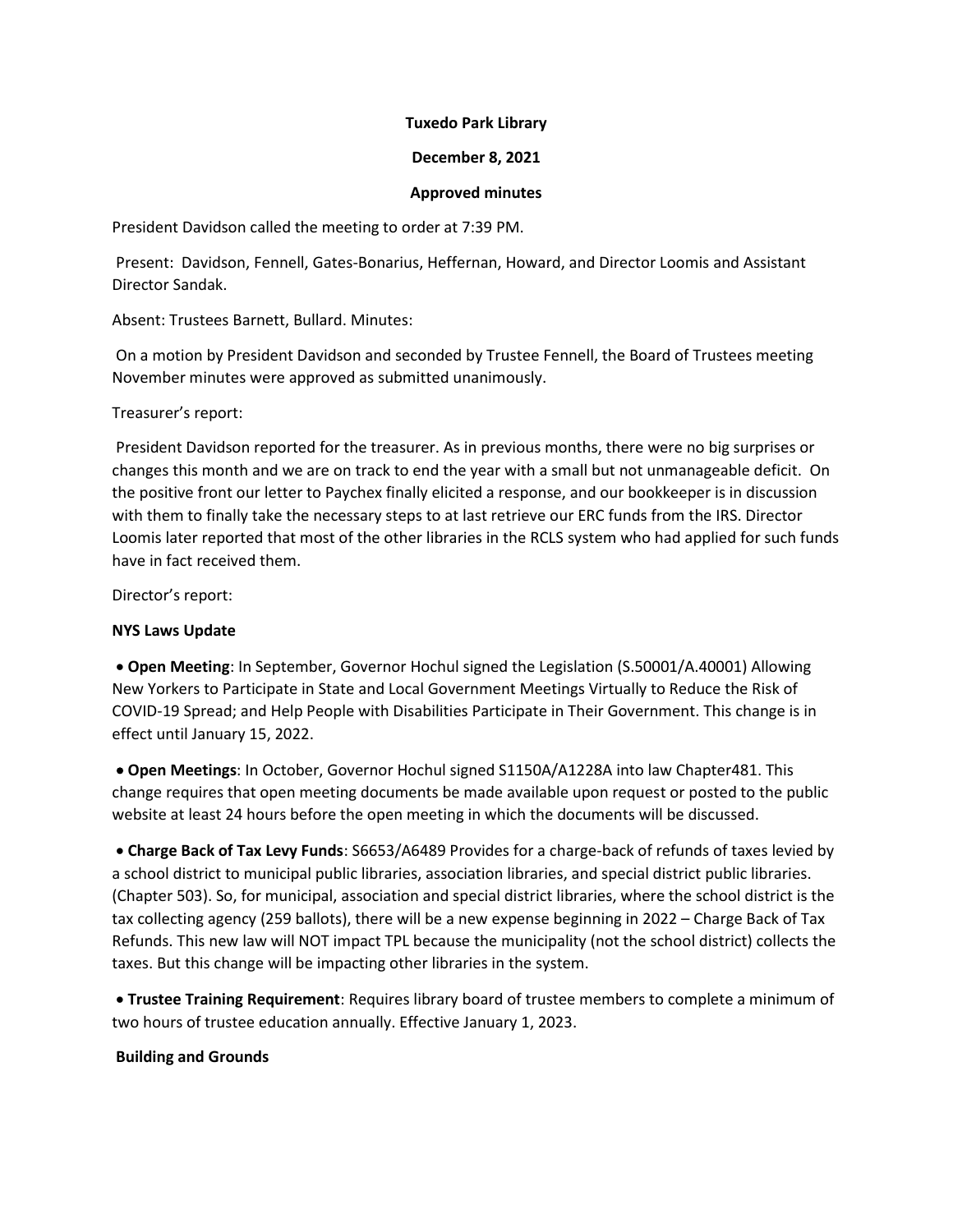• **HVAC Work in the Learning Lab**: The system has been repaired. The invoice received was \$1,400 less than the original estimate.

# **ARPA Funding Opportunity:**

• The State Library has allocated \$5,514,315 of Federal American Rescue Plan Act (ARPA) funds to New York State's nine regional Library Resources Councils for collaborative regional projects that will advance digital inclusion, encourage library/museum partnerships, and expand student access digital resources. Of these funds, the amount allocated for advanced digital inclusion is \$342,487, which will be shared throughout the Mid-Hudson Valley, including RCLS. Through this funding, RCLS will purchase and pay for a SonicWave 4320 external WIFI access point and SonicWall Power Injector for TPL. They will also setup and configure the devices. TPL will be responsible for paying for the electrician setting up the outside mount; it will cost approximately \$1-3k. Once installed, this equipment should significantly improve the library's WIFI signal outside the building.

# **Libraries as sites for delivery of social services**

• Recently, TPL had two patrons in need coming in and asking for help finding social services in our area. To help provide assistance, the library has been working with local resident Sue Heywood and Helping Hands of Rockland County to provide solutions to patrons who are homeless. In both instances, patrons were given food, shelter and help applying for assistance services. These instances are reflective of nationwide library trends.

# **Author's Circle**

Trustee Howard reported that on February  $6<sup>th</sup>$  an in-person event with Debby Applegate, author of *Madam: The Biography of Polly Adler* will take place. On April 3d the Library will host Janice Nimura in a discussion of her book *The Sisters Blackwell* about the first two women physicians in the country.

## **Friends**

Director Loomis reported that Amra Sabic-El-Rayess was in the process of finishing the annual fundraising appeal letter

## **NEW BUSINESS**

Director Davidson offered the following slate of officers for 2022: President: Anthony Davidson; Vice-President: Gerald Howard: Secretary: Heather Bullard; Treasurer: To be determined. The new slate was unanimously approved.

A motion to approve the Tuxedo Park Library Strategic Plan was put before the board. During the discussion Trustees Heffernan, Gates-Bonarius and Howard each observed in their own way that the plan was well conceived in terms of overall aims and intentions, but was somewhat lacking in concrete actions to implement those aims and intentions. Director Loomis then said that she had already prepared an Implementation Plan outlining the concrete steps to be taken in respect to such implementation. The board then unanimously approved the Strategic Plan as presented with Director Loomis's Implementation Plan as a rider or appendix.

There was some further discussion of the ongoing chargeback issue with the Town of Tuxedo, with the board in firm agreement that our statutory standing in respect to the town should exempt us from the